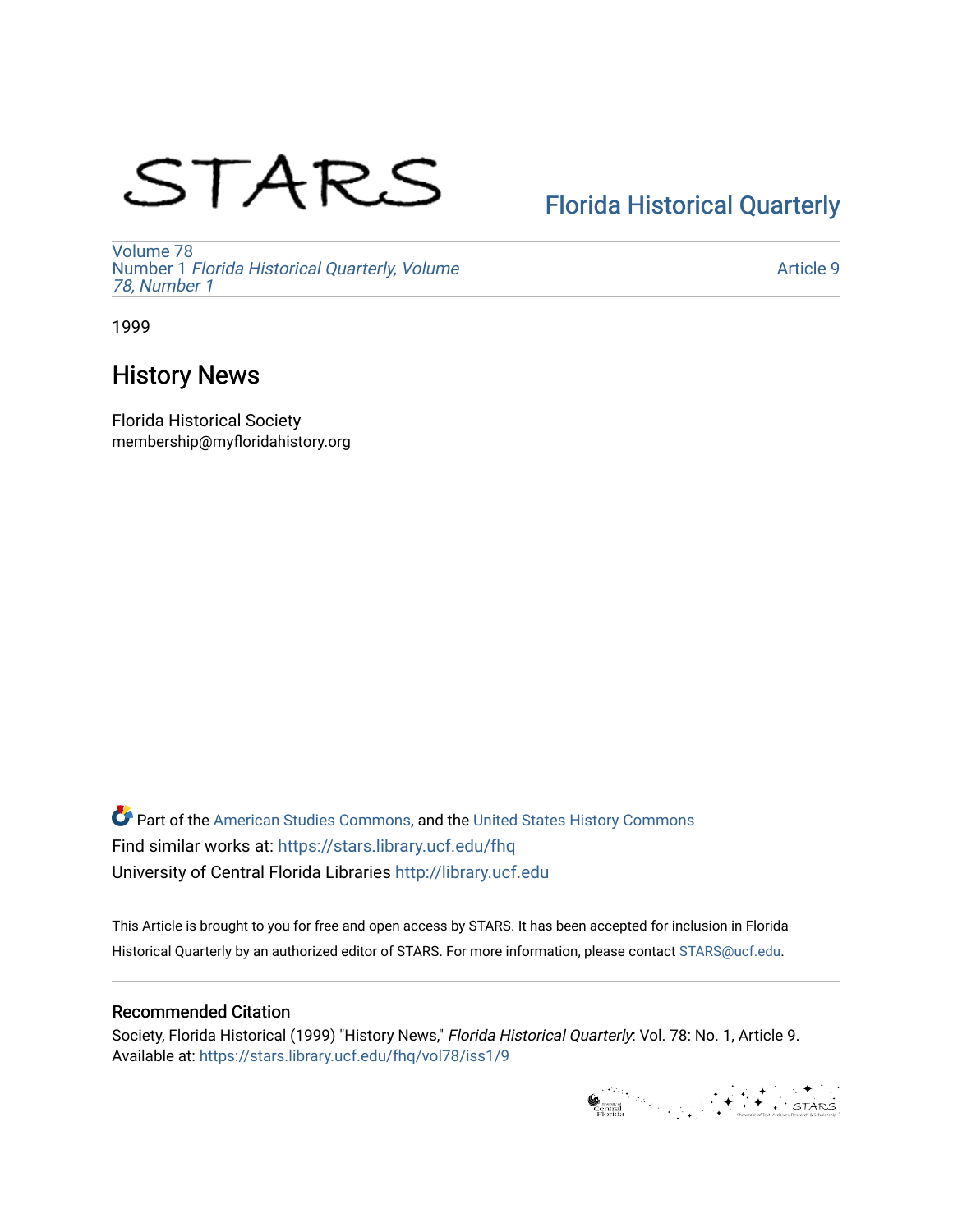### **HISTORY NEWS**

#### *Conferences*

The Southern Historical Association will host its 66th Annual Meeting at the Galt House in Louisville, Kentucky, on November 8-11, 2000. The Program Committee invites proposals for single papers and entire sessions. Please send five copies of your two-page paper proposal(s) and a two-page c.v. for each participant to: Steven Stowe (Program Chair), Department of History, Indiana University, Bloomington, IN 47405, stowe@indiana.edu. Deadline is October 1, 1999.

The Symposium on the 19th Century Press, the Civil War, and Free Expression will hold its seventh annual meeting November 11-13, 1999, at the University of Tennessee at Chattanooga. Send four copies of your paper and a 200-300 word abstract to Dr. David Sachsman, 212 Frist Hall, Dept. 3003, University of Tennessee at Chattanooa, Chattanooga, TE, 37403-2598. Deadline is September 1, 1999.

> *Exhibits*  $\mathcal{C}$  *Tours* Historical Museum of Southern Florida's **Special Exhibitions and Festivals**

The Mapping of Cuba, June 18-September 19, 1999. Sponsored by the John S. and James L. Knight Foundation, this exhibit will feature four centuries of Cuban maps.

Diversity and Progress: A Millennial Exhibition Celebrating the Cultural Achievements of the New World, October-January 2000. This exhibit, which focuses primarily on Florida, the Yucatan Peninsula, and the Caribbean, will explore the broad range of cultures and foreign influences that comprise American culture in Florida.

Harvest Festival, November 20-21, 1999, 10:00 a.m.-5:00 p.m. Presented by the Historical Museum of Southern Florida, the 23rd annual Harvest Festival will feature more than 400 craft artists as well as historical reenactments, a display of antique cars, and food

1